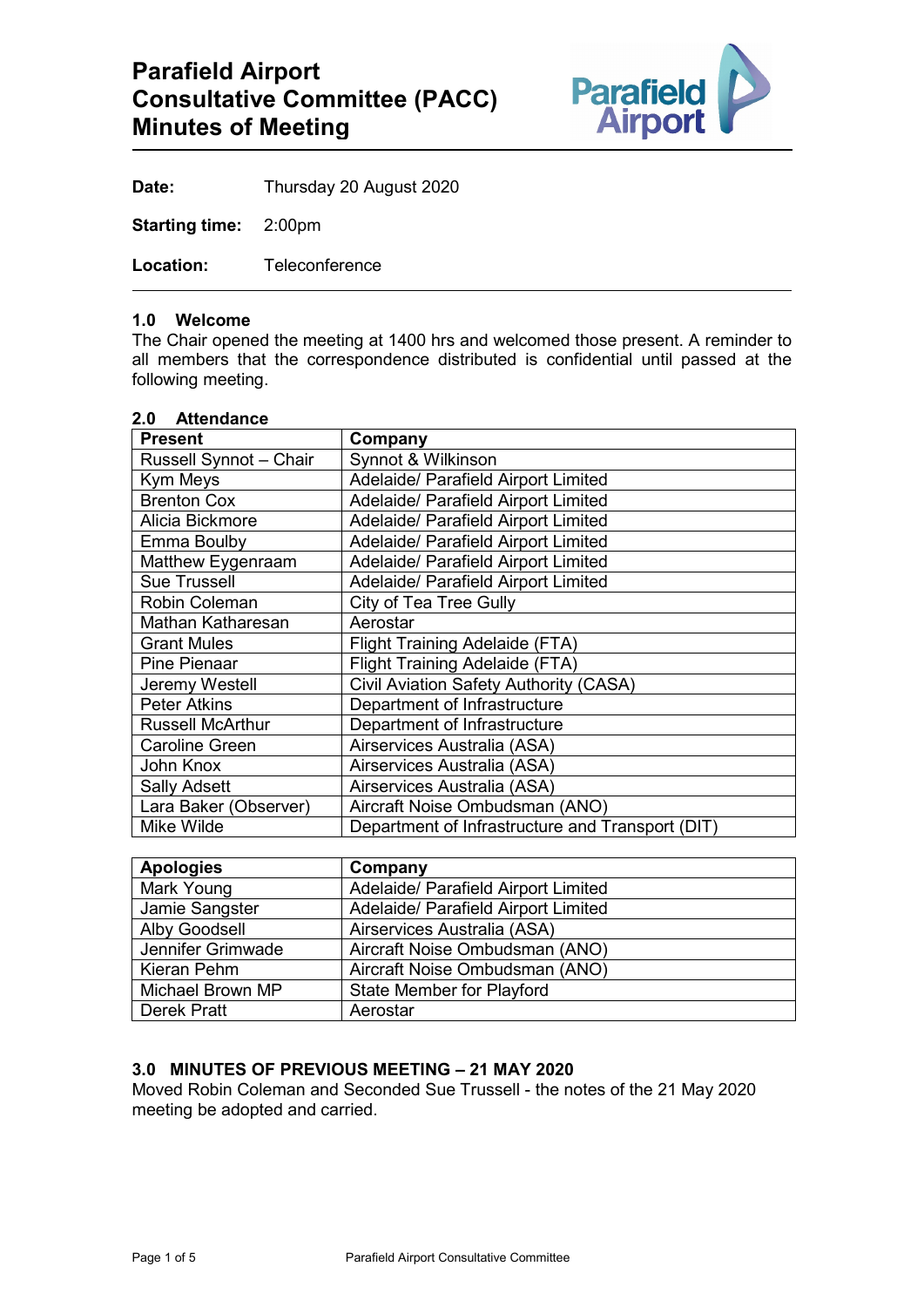## **4.0 CORRESPONDENCE**

## **4.1 Correspondence In:**

- − Reports
- − Letters from local residents
- − Emails from the ANO office regarding aircraft movement data and fly friendly program

## **4.2 Correspondence Out:**

- − Previous Minutes and Agendas
- − Responses to resident's enquiries
- − Parafield Airport Consultative Committee obligations email

## **5.0 ACTION ITEMS**

# **5.1 Update Report on PFAS Monitoring Program Results**

Please refer item 6.3.

#### **5.2 The Commonwealth Department - Sun-Setting Regulations**

At the last meeting, it was reported the Department had put the Sun-Setting work on hold due to COVID-19. The Department are now looking at prioritising the review and will be part of a broader frenetic review which includes a review of the Airports Act which has a number of streams involved with all the subsequent regulations.

#### **5.3 Update on the flight movements study**

Please refer item 6.1.

#### **5.4 Notification to new property owners**

The notification was sent to members.

#### **5.5 Outcomes of the review of the Ground Running Policy**

The policy was sent to all members and is now in operation.

## **5.6 Road widening - Kings McIntyre Road and Main North Road - PAL**

It was noted that works are anticipated to commence in September 2020. Please refer to the Parafield and Property Report for more information.

#### **6.0 AIRPORT UPDATE**

**6.1 Parafield Airport Limited (PAL) Report –** The report was tabled and taken as read and the following was noted: It was noted the quarter ending June, total aircraft movement numbers were down 16% which is a reduction of 10,000 movement numbers. The July anticipated figures are around 22,000 aircraft movements which is on par with April 2019 but the Airport is expecting a steady decline over the balance of this year due to low FTA student numbers. With the borders closed, demand for pilot training has reduced. It was noted that FTA will not return to pre COVID-19 numbers for another 3-4 years.

It was noted also that the 'other users' movement numbers have increased and this is due to aircraft arriving from the country. These figures will be monitored and reported back to future meetings of the Committee.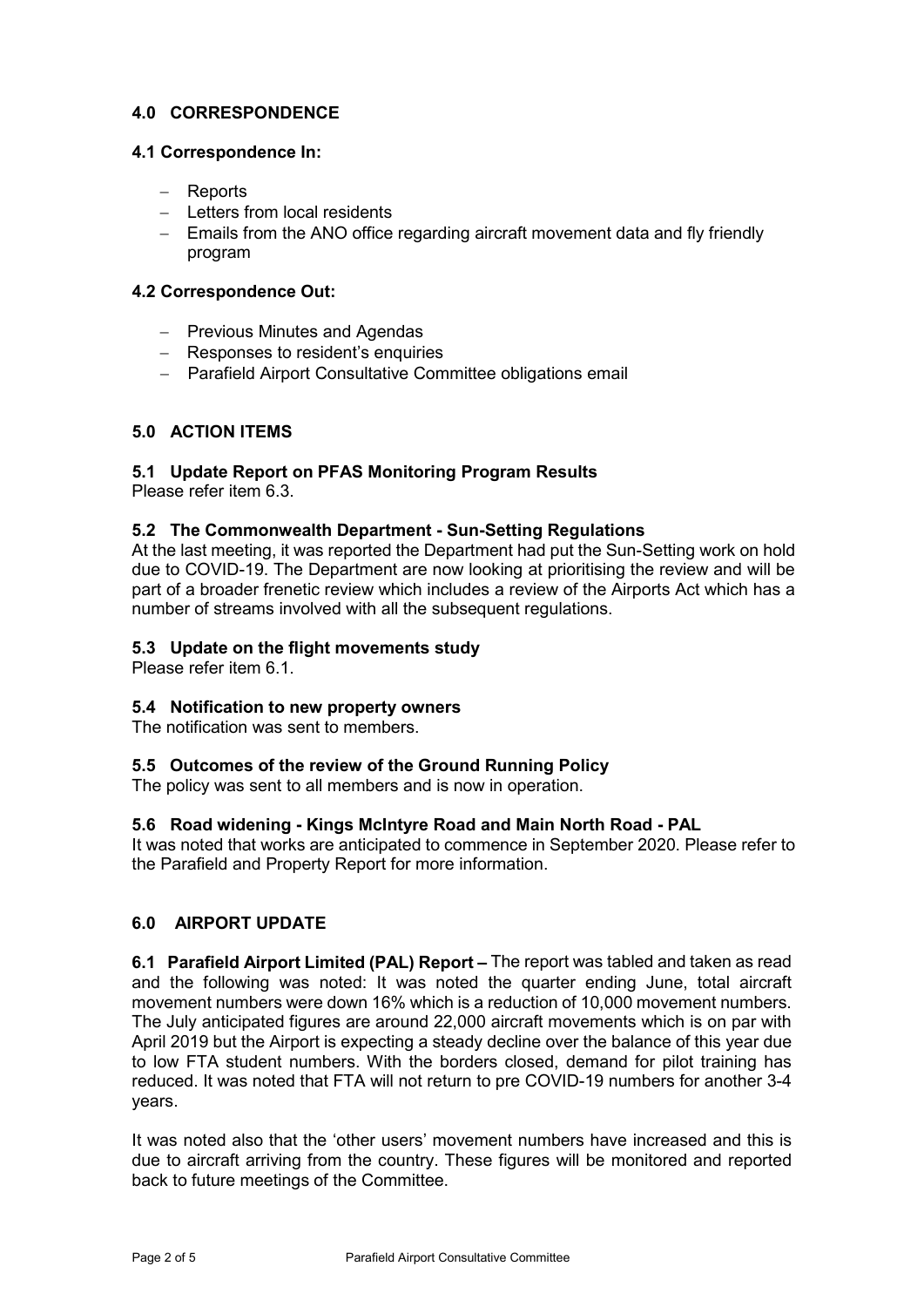**6.2 Property Development Report –** The report was tabled and taken as read and the following was noted: The District Outlet Centre Development is on hold and discussions are continuing with On The Run.

**6.3 Environment Report –** The report was tabled and taken as read and the following was noted: The Committee noted Robert Kaftan's departure from AAL/PAL and thanked him for his work for over 5 years and played a significant role in both PFAS management and Environmental compliance over this time. AAL thanked Rob for his contribution to both Adelaide Airport and this Committee. Matthew Eygenraam and Alicia Bickmore were noted as now being the key AAL/PAL environment contacts.

The Environment report includes the latest PFAS testing results. The results have been provided to the PFAS Project Control Group which includes the SA Environment Protection Authority (EPA) for comments and to discuss and agree the next steps and they will meet in the next couple of weeks. A report on outcomes of these meetings will be provided at the next PACC meeting.

**6.4 Technical Working Group (PATWG) –** The Group discussed flight movements, proposed changes to aviation facilities and also discussed non-Parafield Airport based training operations. With borders closed, a couple of flights have arrived from Mildura. Parafield Airport have been in contact with that particular flight school and have explained that if they wish to come landside they would need to contact SAPOL and complete the correct registration forms due to COVID-19.

# **7.0 AIRPORT AGENCY UPDATE**

**7.1 Department of Infrastructure –** The Department still has ongoing consideration in relation to financial relief to the aviation sector and Jobkeeper has now been extended to 28 March 2021. The Department is looking at extensions of some of those relief packages for airline operators to assist with fuel excise relief, security charges and other charges faced by the airline sector. Ongoing discussions for airport packages are being The Department has been liaising with Parafield Airport and the Department of Infrastructure and Planning in SA around the process for the Kings McIntyre Road and Main North Road project. The Airport Annual Lease Review has commenced and meetings will be scheduled shortly. The National Airports Safeguarding Framework implementation review commenced last year and submissions have been received. This item was placed on hold due to COVID-19 but resourcing will soon commence. The Department primary contacts have recently changed: Peter Atkins will now look after Parafield Airport.

**7.2 State Department of Infrastructure and Transport Report –** With the Government changes, the new title is 'the Department for Infrastructure and Transport (DIT) which no longer includes Planning. It was noted that a small regional aviation program this year will be supported. The Department is also supporting the Main North and Kings McIntyre Road project as discussed previously. Please [click here](https://dpti.sa.gov.au/__data/assets/pdf_file/0005/700088/2020_Projects_Pipeline_Industry_Briefing.pdf) for a general overview around road projects and other major works around the state.

It was noted that the Gawler Rail line electrification is progressing and some short-term road closures will be experienced.

**7.3 AirServices Australia (ASA) Report –** The NOTAM which was due to expire on 30 September has been extended for the hours of operations. ASA has been extremely impacted by COVID-19 and still maintaining the isolation rosters. Some light relief has been found for the Tower crew in South Australia.

The public comment period has closed for the recently released Flight Path Design Principles. The Principles will apply to new flight path and airspace change projects from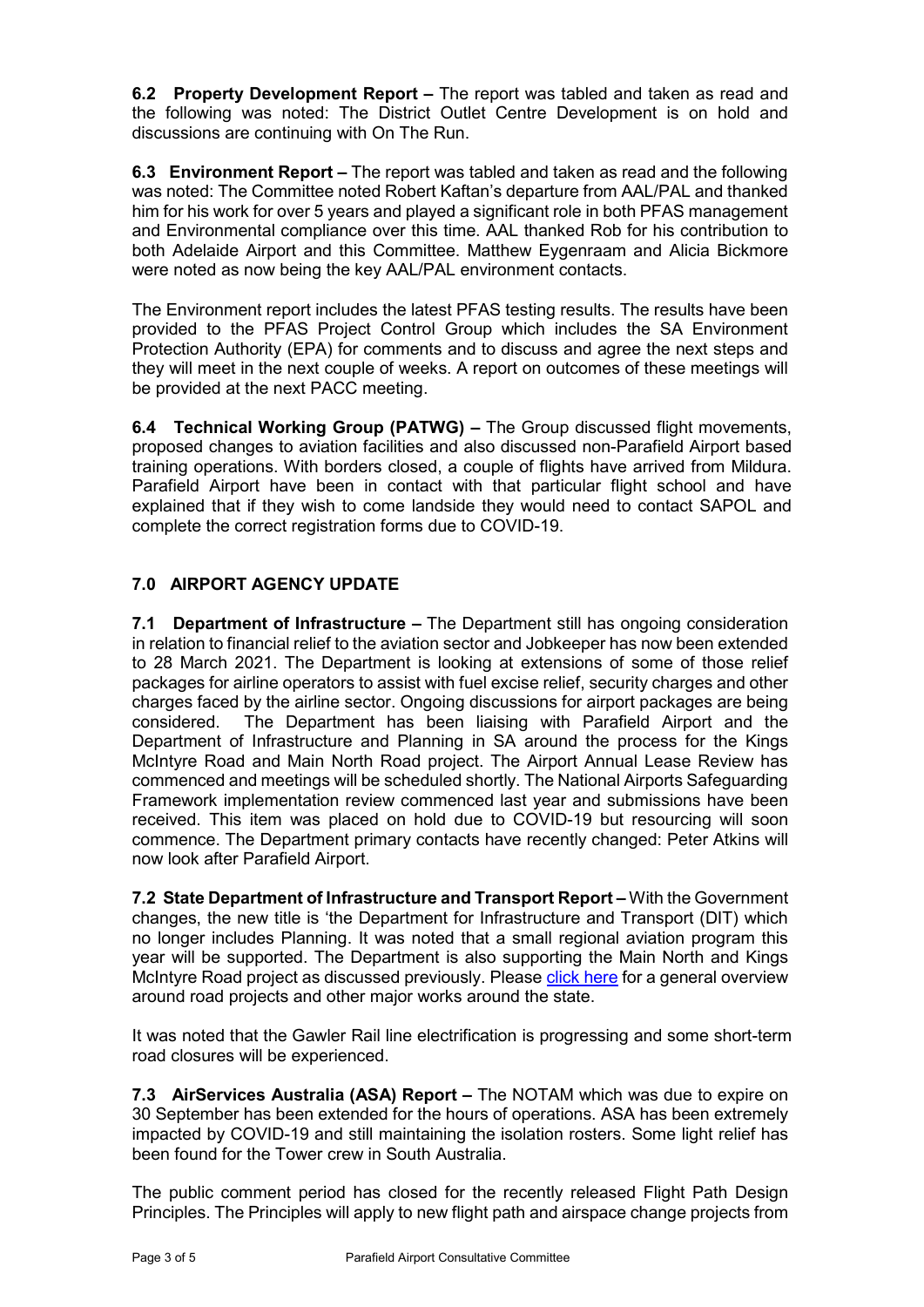July 2020. Feedback from our consultation has led to the development of the final Flight Path Design Principles and Application Notes.

A reminder that changes for some aircraft arriving to Runway 21R at Parafield Airport will take effect from 5 November 2020. Information about this change is available on [engage AirServices.](https://engage.airservicesaustralia.com/parafield-airport-flight-path-change)

Airservices are doing a significant amount of work on upgrading their website and it was noted a new Airservices Community Engagement Framework has just been released.

The number of complaints is trending in a similar way to the 3-year average. It was noted that the complaints from Pooraka have spiked and ASA are investigating these complaints. A response on this issue will be presented at the next meeting.

A detailed AirServices online noise reporting can be accessed [here.](http://www.airservicesaustralia.com/aircraftnoise/airports/)

The method to lodge a complaint or make an enquiry about aircraft noise or operations with AirServices Noise Complaints and Information Service (NCIS) were noted:

- directly via [WebTrak](http://www.airservicesaustralia.com/aircraftnoise/webtrak/)
- **using AirServices [online form](http://www.airservicesaustralia.com/aircraftnoise/about-making-a-complaint/how-to-make-a-complaint/)**
- by **calling** 1800 802 584 (freecall) (Due to COVID-19 this number isn't available)

The hotline is staffed Monday to Friday, excluding public holidays, from 9 am-5 pm Sydney time.

- by **fax** (02) 9556 6641 or
- by **mail** Noise Complaints and Information Service PO Box 211, Mascot NSW 1460

#### **7.4 Aircraft Noise Ombudsman Report –** no report.

**7.5 Flight Training Adelaide (FTA) / Uni SA Aviation Academy Report –** The Uni SA Aviation Academy will change. Historically, the Academy Program (Bachelor of Aviation) and the Graduate Diploma used to run in parallel over 3 years but that is no longer the case as of 2021. All new courses will complete 2 years full time of University and then do a dedicated full year to complete the flight course. The students will still be flying the same number of training hours.

#### **7.6 Bruce Hartwig Flying School Report –** Nothing to report.

**7.7 Civil Aviation Safety Authority (CASA) – Review of Adelaide Airspace –** The Terms of Reference of the review were sent to all members. The purpose of the review is to ensure the airspace around Adelaide is fit for purpose. The scope of the review includes a risk assessment of the airspace within 36 nautical miles and up to 8500 feet. It also includes consultation with stakeholders to gather and validate data that will inform the airspace review and also include review and update recommendations from the previous airspace review which was conducted in 2017. The review will analyse aircraft movement data and the aircraft mix of operations in the area and the current aircraft movement levels to determine the suitability of the existing airspace. It is expected a preliminary review will be ready by end of November 2020. The airspace review won't address aircraft noise.

An update on the review will be presented at the next meeting.